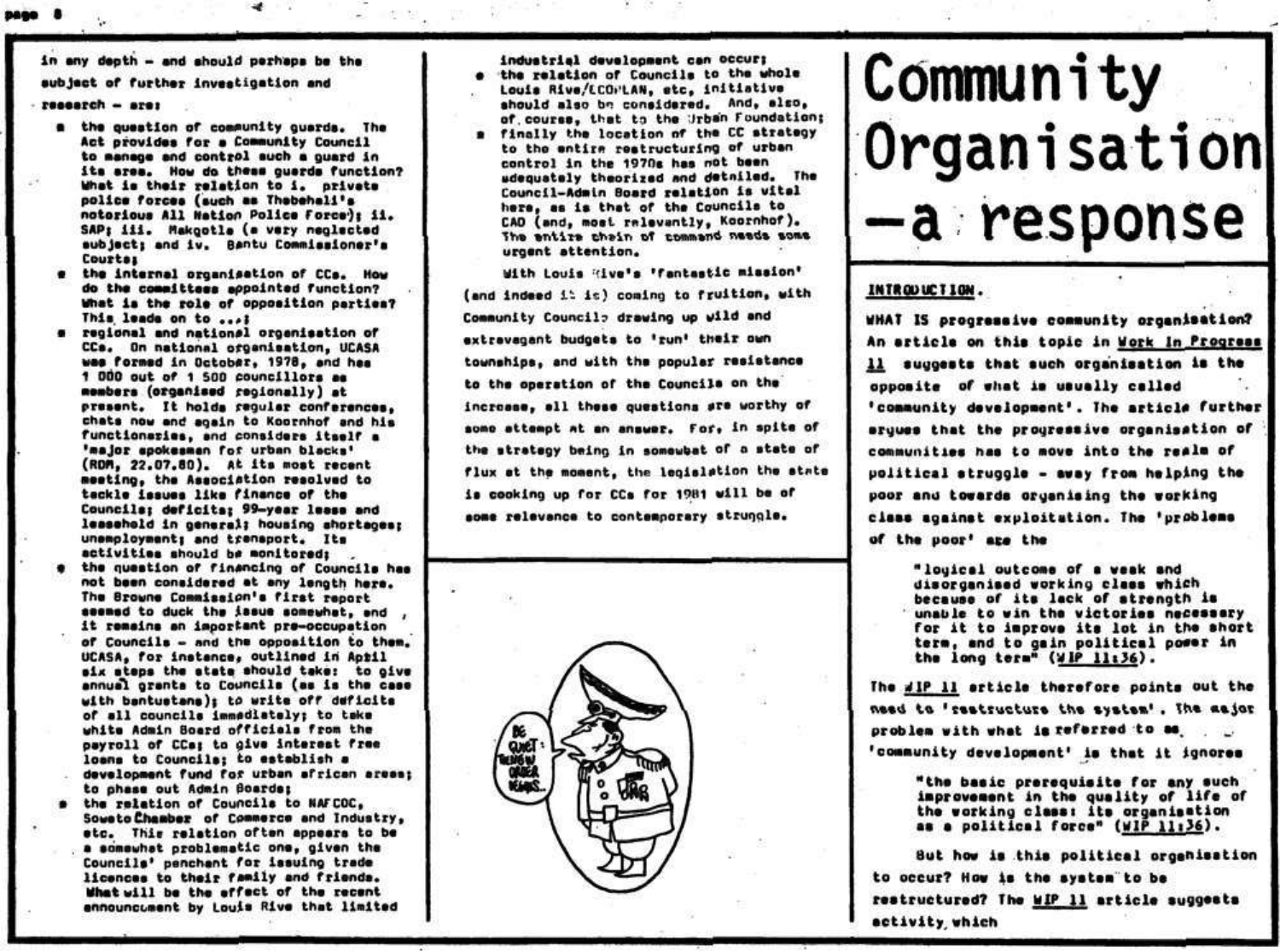**•aims at providing tha working claa \* with tha organisational strength to**  look after its own interests, to win **higher wagea, bettor working conditions**  and....to win from the state the kinds **of aarvicaa and aaenitiee neceeeery to ensure a healthy and human living** environment, an environment which is **controlled and oeterained by the working class itself" (WIP 11:39, my emphasla)..** 

This seems to suggest that the political **organiaation' of the working claaa ahould**  follow the lines of Western European social **democracy where through the oryaniaetion of**  a strong labour movement, the working class tries to force concessions from the capital**l e t claaa . Theae conceaaiona era eometimes**  implemented through a particular type of  $*$  **atate**, namely\_the 'welfare' state.

**Where doea organiaation of tha working**  class in the community fit into this social democratic view? The WIP 11 article takes **note of tha importance of trade unionism in organiaing workara at their place of work. I t then goea on to auggaat that there are other areaa where organiaation can be progressive, and givea two raaaona why organiaation in the community ia lmportanti**  firstly, the article argues that political **organiaation of tha working claaa in the community ie important because of the state' s inadequate proviaion of baaic aarvices** to the working class. For example,

> **" i t ia only aa a collectivel y organiaed force that the working claaa**  will be able to demand a well run **notiona l healt h aervlce that provides adequate care for all " (MIP 11:40) .**

Political organisation of the working class **in the community thus exerte preaaurae on**  the state for better conditions outside of **the factories .** 

Secondly, the article argues that community **organiaation ia important bmcauee i t aims**  at people controlling their own lives and institutions - creating a living embryo of **the new aociety in tha womb of the old .** 

 $\mathcal{C}_{\infty} = \mathcal{C} \times \mathcal{C}$ 

In response to all this, I will argue **that the W1P 11 article' s aesumptions**  about political organisation of the working. **claaa are poaaibly reformist, and therefore limited . I wil l furthe r argue that thia ia because** the article lacks a clear outline of the relationship between workplace, **community and the atat e - and that aa a resul t i t offer a littl e directio n aa to how**  community organisation relates to <sup>*'*restructuring the svatem'.</sup> **'CUHHUN1TY ORGANISATION<sup>1</sup> .** 

**Community organiaation covers a wide renya of iaouea - including poor houaing, high rente , bad healt h facilities , low standard municipal aerviceo , buafarea, etc . Organiaation around theae laaueaia grouped together aa community organiaation becauae i t involvea problams and organiaation outaide of the workplace. Becauae theae**  issues are outside the workplace, they often affect more groups than just the working **claae . And beceuae community organiaation**  is organisation in communities, it often combines these different groups, with their different problems and demands, into one **body.** 

Problems like rent increases and high buafares affect mainly the working class. **Iha bourgeoiale and pett y bourgeoiale can uaually afford to pay rent increaaaa, and avoid high buaferea by using their own care . Uuite often the demande that theae two claaaea meke in community organiaation are** 

**not aimed at changing tha ghetto , but a t**  getting themselves out of it! For example, **the demanda for blacka to buy property In**  any area is clearly not a demand which would **benefit workers already struggling to buy** food and clothing, let alone being able to buy private houses. Different classes will thus feel the same problem in different **ways**, and will have different types of **demanda.** 

page 9

In analysing community organisation it **ia therefore important to see whose problems an organiaation tekea up, and which**  classes directly control the organisation. It is important to see whether the strategies **and methods of community orgsnisation bring**  large sections of the working class into **maaa politica l organiaation - or whether**  initiative and struggle is taken into the hands of a small leadership involved in top-level negotiations and costly legal **battlea . Finally , i t i e important to aee how**  the organisation of the working class in the community relates to organisation in **the workplace.** 

### COMMUNITY AND WURKPLACE - THE DIVISION.

In everyday life a line is drawn **between the workplece and the community. Thie diviaio n in fact raflect a the atructure of capitalia t aociety , and mirrora the distinctio n between the 'political <sup>1</sup> and the 'economic\* . Pro-capitelia t societie s had littl e phyaical or aocia l diviaio n betwaen workplace and community. Economic exploit**  ation took on a more directly political form **then i t doee within, capitalia t production.** 

This was because the pre-capitalist **exploiting claaaea uaually did the exploiting**  directly through the state. Capitalist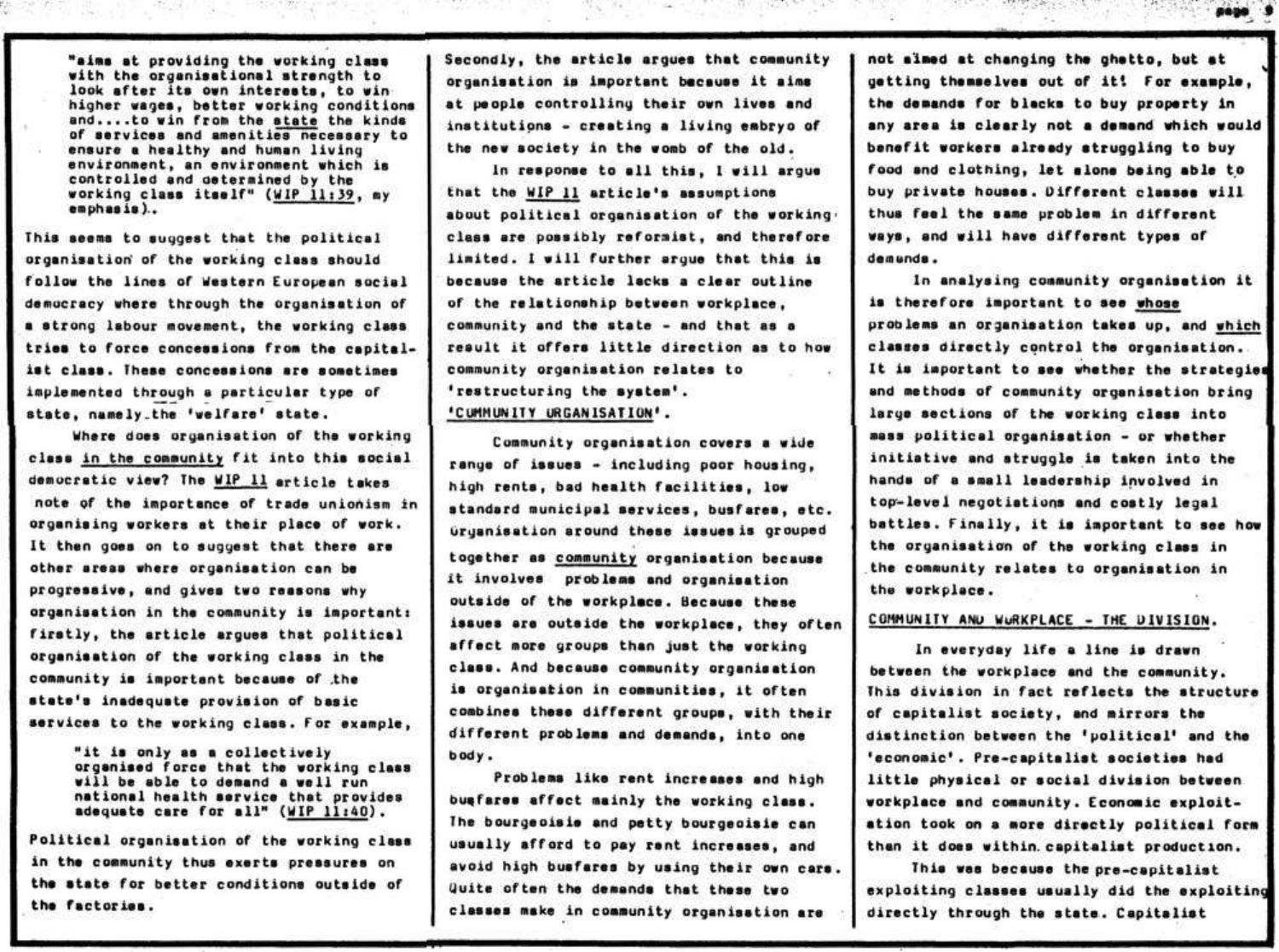page 10

society is different because although the state helps in exploitation, it does not itself do the exploiting of labour. The state helps, for example, to force peasants off their land in order to create a labour force for the capitalist class. This gets the system of capitalist production going. In South Africa, the state helps in exploitation by distributing workers to certain economic sectors (farming, mining, construction) by using the pass laws, influx control and labour bureaux.

The state also safequards exploitation by protecting private property and keeping 'lew and order', as well as fostering economic growth, building roads and railways, and printing- and controlling money.

But despite all this, the state in capitalist society is outside the basic way that exploitation takes place. In capitalist society, the exploiting class does not have to directly use the state to carry out the exploitation of the direct producers. The workers - having been separated from their land and other means of subsistence - can only survive by selling their ability to work to those who own the farms, mines and factories.

. The employers buy the workers' ability to work, and make surplus value and profit by not paying for all work performed. Because workers have no other way to make a living, they have no choice - within the system - but to sell their labour and be exploited.

Under capitalism, then, there is a separation between exploitation and the state - a separation between the economic and the political. This is what is behind the division of workplace from community.

Exploitation takes place in the workplace and looks as if it has nothing at all to do with the state; in contrast, community problems are seen as the fault of the state. This often gives rise to separate and parallel working class struggles: trade unions try to win more from bosses: civic associations try to win more from the state. Such struggles accept this separation as a given fact of life, and assume conditions in the workplace and in the community can be improved by pressure in both areas.

## CUMMUNITY AND WURKPLACE - THE LINKS.

Under capitalism, working class reality is split between the seemingly 'apolitical' workplace and 'political' civic and community life. but although there is this basic separation, the two areas are also linked and interdependent. It is within this basic framework of the separation and the links between workplace and community issues that progressive community organisation can be grasped and understood. Progressive community organisation deals with those issues outside of the workplace which affect the working class. But because the working class is also directly involved and affected by what happens in the workplace, the two spheres are interlinked.

Firstly, problems like high rents and busfares in the community are directly affected by the exploitation in the workplace through the wage which has to meet rent and transport costs. Poverty in the home is caused by exploitation in the workplace. Certain working class problems experienced outside of the workplace are therefore directly related to relationships within the workplace - and the grievances can lead to

organisation for a better deal in both workplace and community.

Secondly, many other working class problems in the community and also - in the last resort - caused by the relationships in the workplace, but less directly. Poor . sanitation and health services; and bad roads, street lights and recreation/sports facilities seem at first to be the fault of the state. Through these sorts of community issues, working class grievances often focus on the state rather than on relationships in the workplace. But a closer look shows the reason why the state has come to provide these services - and why it gives them so poorly - is because of the nature of capitalist production.

Historically, the capitalist state has developed a 'welfare' role where it acts to make sure that individual capitalists, in cut-throat competition with each other, do not exploit the working class so much that it cannot reproduce itself. In its responsibility to reproduce the working class and keep the system going, the state may sometimes bring in minimum laws for wages and maximum wurking hours. It may also do things like provide housing, education and transport. But these services cost money, and will ultimately mean that there is less money for capitalists' profit and reinvestments. So it is not surprising that, even with working class pressure on the state, these services are usually little more than the barest minimum needed to keep workers alive, get them back to work each day, with a basic education and in a certain minimum state of health. (This is the reason why, in capitalist society, organisation to win concessions from the state - as suggested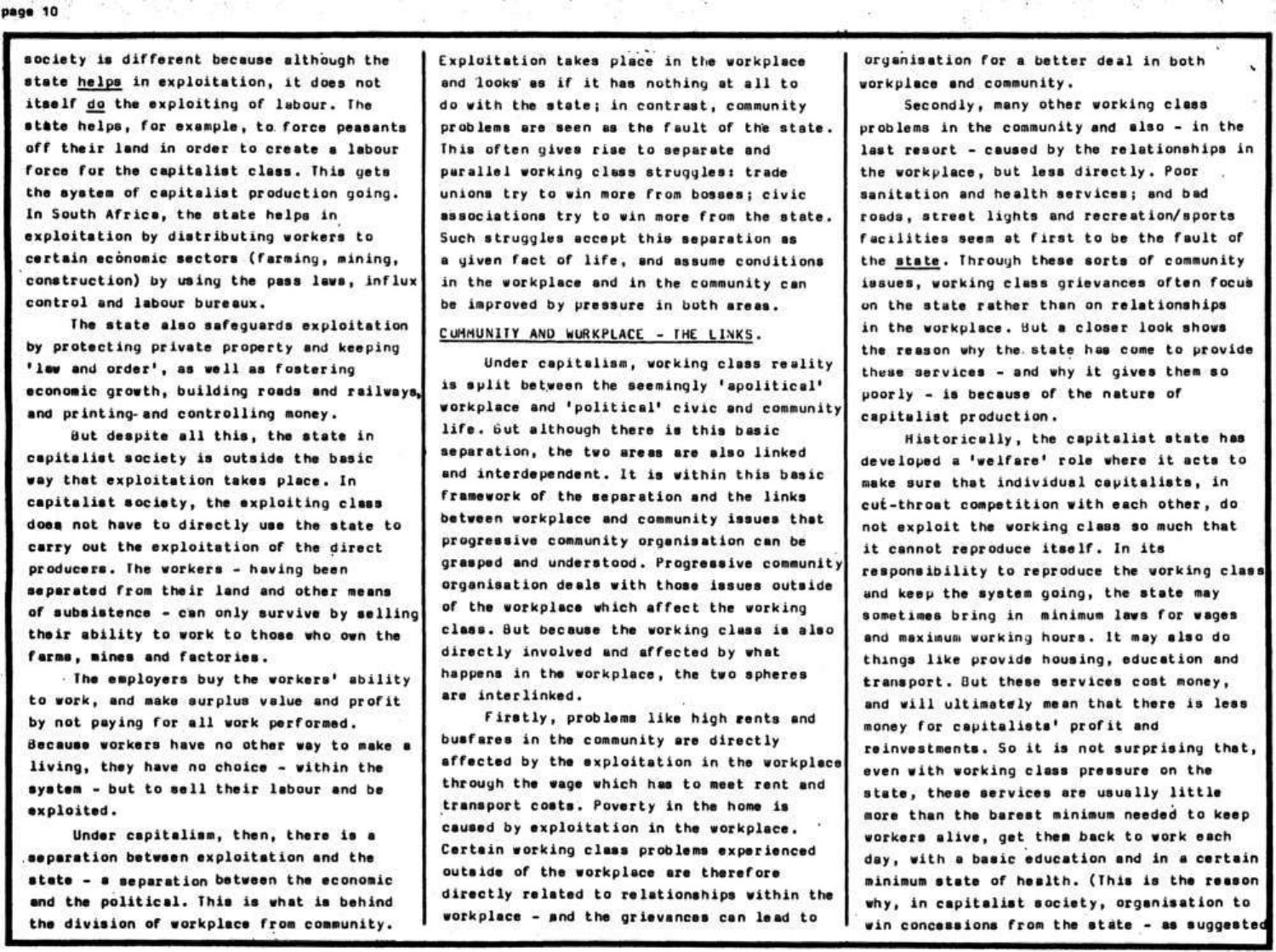by the WIP 11 article - tends to be reformist)

Given the 'apolitical' nature of immediate workplace grievances, and the inadequate welfare role played by the state outside the workplace, it is only to be expected that civic issues and the state have become important arenas of struggle under capitalism. Workers' struggles although caused in the last resort by the failure of capitalist production to reproduce and fulfil them as humans - are not only against employers in the workplace, but also aimed at the state in the community. THE STATE, WORKING CLASS ORGANISATION. AND THE CUMMUNITY. 19745

If working class problems in the community are caused in the last resort by exploitative relations in the workplace. then organisation against the state that lesves workplace relations intact is reformist organisation. The question is then whether community organisation has any role to play in moving beyond the struggle for concessions and reforms, and whether it can develop into a struggle to transform the very nature of the state and system.

This question of transforming the state raises the issue of participation/nonparticipation in local structures of administration and control, and I will discuss how this issue relates to working class organisation in communities.

Reformist community organisation arques for participation in bodies ranging from local councils to municipal health clinics in the belief that there is no need to transform the state. It is seen as a neutral body, and the issue is only who rules within the state. For reformists, the capitalist

separation between the state and exploitation is taken as a given fact of life - only the government within the state needs changing. On this argument, it is possible to use state structures to win better conditions in the community.

Against this, a second view of community organisation has steered clear of state bodies. Instead, non-state bodies have been set up to counter official institutions eg residents' associations to fight management committees; civic associations to oppose community councils. The here seems to be to try to build a second state - an independent working class controlled state structure - alongside the first, but still often reflecting its separation from exploitation. Sometimes this decision is made after assessing the tactical limits of participating in certain state bodies. But sometimes it stems from a hardline principle of non-collaboration.

This non-collaboration approach often misunderstands the nature of the capitalist state. In this view, the state is only and totally an arm of the capitalist class. Certainly the capitalist state is not a neutral body which can be used to achieve the goals of any social class which might in theory at least - be able to gain control of it. But it is also inadequate to see the state as a simple tool of the ruling class which it uses at will. Rather the state is itself an arena of struggle and conflict. It must then be asked, if community organisation hopes to promote working class struggle within the state, what are the limits and possibilities for 'restructuring the system' through this arena of struggle? I have argued that the organisation of

the working class in the community faces the problem of leaving exploitative economic relations in the workplace intact. Does this mean there is no importance in organising workers in the communities - that community organisation has no role, and is doomed to reformise? .

page 11

I suggest that the community organisation of workers is important for a number of reasons. Firstly, in terms of support for workplace struggles, community organisation is clearly important. The success of the Fattis and Moni's strike and boycott bears this out. And the financial support, pressure on township butchers, red meat boycott, and community appeals to the unemployed not to scab on the strikers, were all important parts of the Cape Town meat strike.

It is in this light that one can understand the meatworkers' slogan, "the struggle of the meatworkers is the struggle of the community". The slogan would here be understood to be calling for solidarity with the demands of the meatworkers. The assumption in this understanding is still that there are two parallel struggles, one in the community, and one on the factory floor.

There is, however, a second way of understanding the slogan. Instead of two parallel struggles, the slogan could be read as referring to one struggle - that of the working class. Thus the struggle of workers in the community is essentially the struggle of this same class in the workplace - but a struggle which requires victory in the workplace in order for a successful change in communities to occur. In this understanding, community support